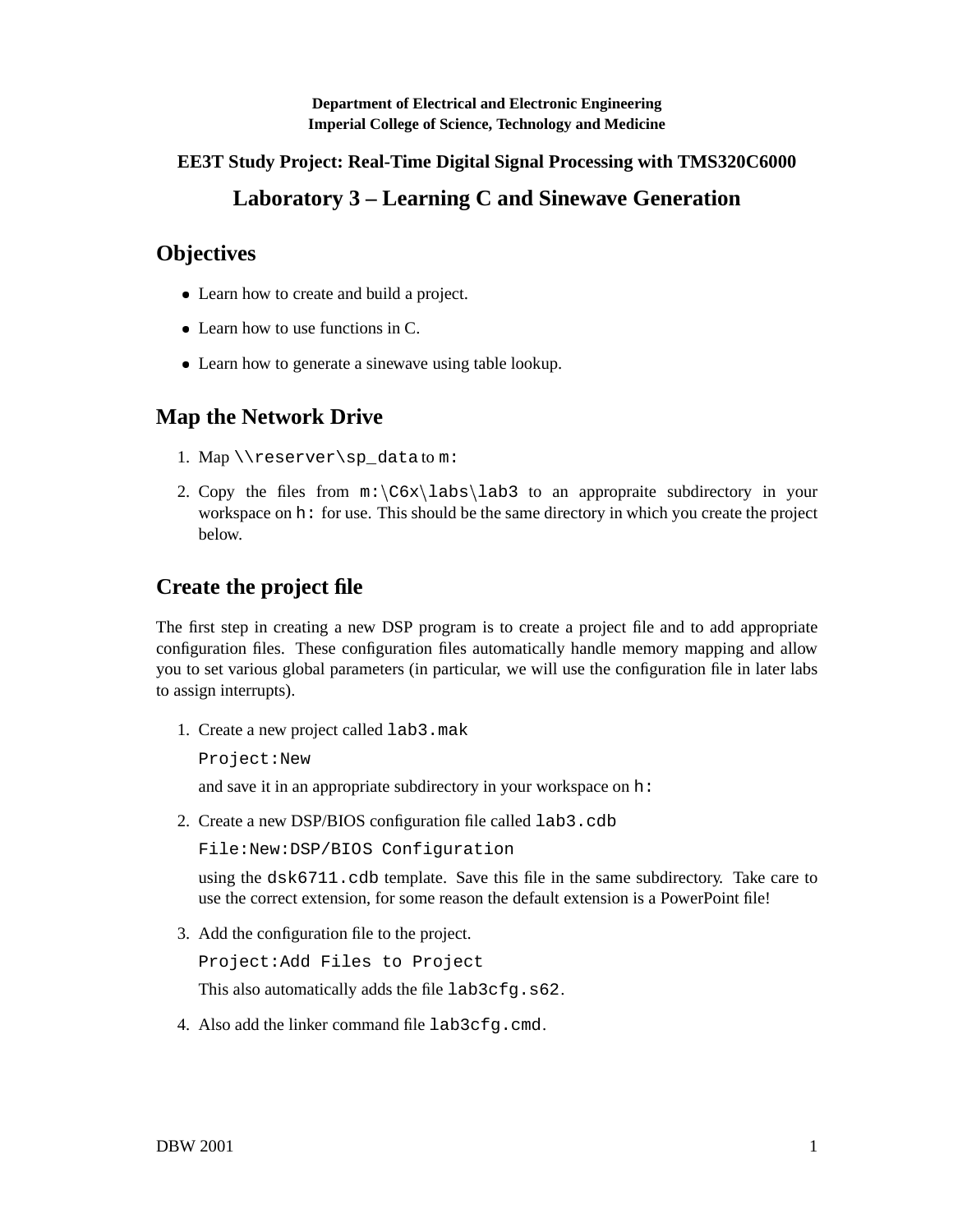#### **The sinewave generation program**

You are provided with a simple program sine.c whose listing is given in Appendix A. This program does the following:

- $\bullet$  Initializes I/O ports with calls to CSL Init, BSL init, and codec init. This is done using predefined functions, we will look at these functions in more detail in a later lab.
- A while loop runs forever, writing out data calculated in the subroutine sinegen(). Currently this subroutine simply outputs a sine wave of fixed frequency. In the reminder of the lab you will write a routine that outputs a sine wave of a user-defined frequency.
- 1. Add the C program sine.c to the project.

## **Building the project**

Building the project consists of three steps: compiler, assembler, linker. Each of these steps has various options which determine, for example, how efficient is the DSP code that is generated. Two .txt files are provided that contain appropriate compiler and linker options.

1. Set the compiler options

Project:Options

by copying the contents of compiler.txt to the Compiler window.

- 2. Set the assembler options to -gls
- 3. Set the linker options by copying the contents of linker.txt to the Linker window.
- 4. Now build the project

Project:Rebuild All

This can also be done using the appropriate icon on the left hand side. Once it has successfully compiled and linked, it will create a file sine.out that is the DSP executable file.

#### **Load and run the program**

Having built the program it can be downloaded to the DSP and run.

1. Load the program to the DSP

File:Load Program

2. Connect an oscilloscope to the DSK output, and run the program

Debug:Run

or click the appropriate icon on the left. Ensure that the output is a sinewave.

3. Halt the program

Debug:Halt

or click the appropriate icon on the left.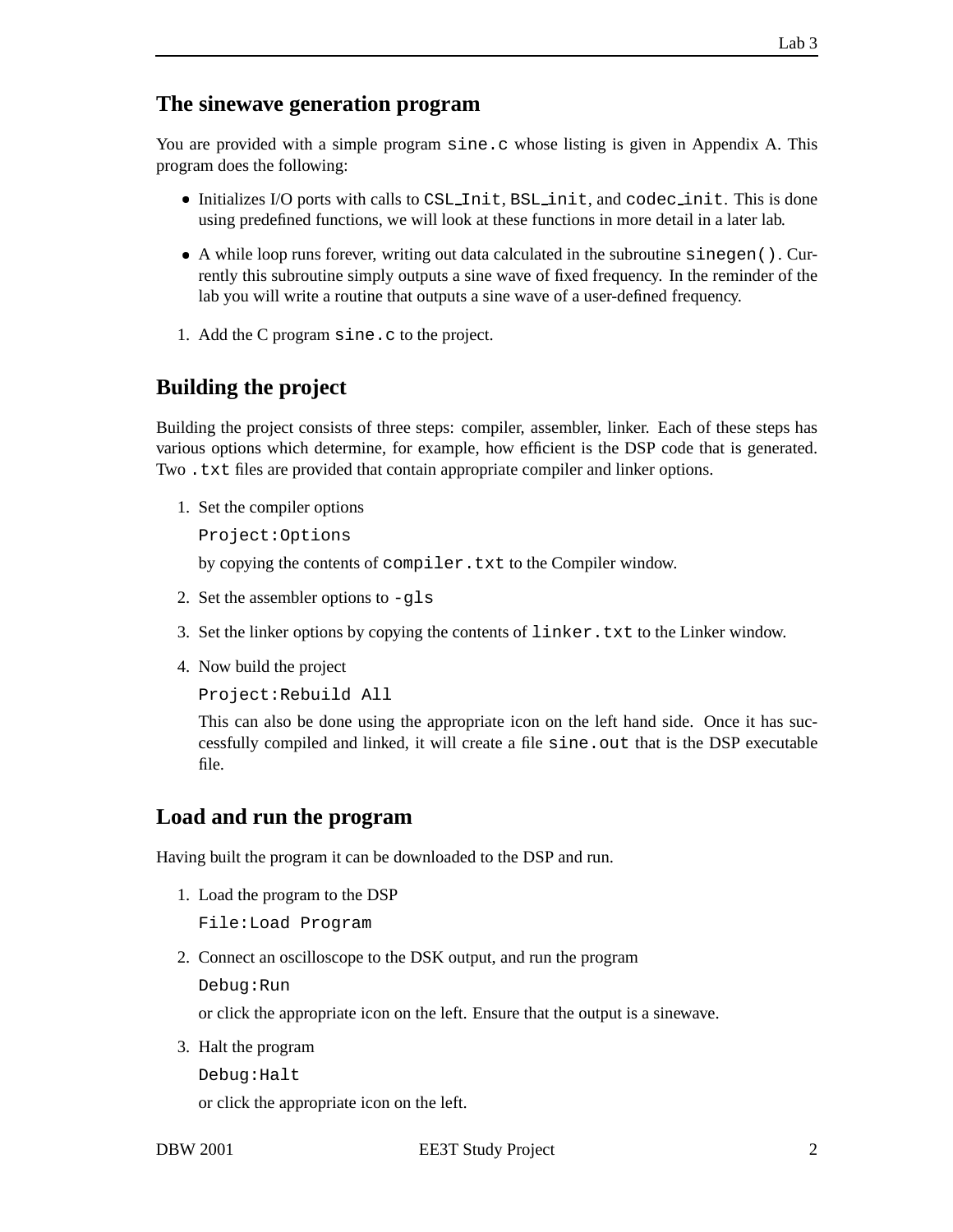Later when the program is modified and rebuilt it can be reloaded to the DSP by using File:Reload Program. Note that you should always halt the DSP before loading or reloading a program.

### **Generating a sine wave**

Currently, the function sinegen generates a sinewave with fixed frequency of around 1 kHz. In the remainder of the lab you will rewrite this function so that the frequency that is output is determined by the global constant SINE FREQ.

The simplest way of generating a sinewave signal is by using a sine lookup table. We will define a lookup table in memory, and then modify sinegen so that it uses this table to output a sinewave of the desired frequency.

- 1. Define a global constant SIZE TABLE that determines how many values are in the table, and assign it a value of 256. (See the definition of SAMPLE FREQ for how to declare global constants.)
- 2. Define a global variable x that is an array of floats containing SIZE TABLE elements. This is done by inserting the following line in the section of the program designated as being for Global Variables:

float x[SIZE TABLE];

Notice that the definition for y defines an array of 3 floats, and assigns some initial values. The above definition for x does not assign initial values.

In C, arrays are indexed starting from 0, so an array of 10 values would be indexed 0 through 9. Individual elements of an array are accessed by using the variable name followed by the index in square brackets. For example, to assign the zeroth element of  $x$  to 0.2, you would use

 $x[0] = 0.2$ ;

- 3. Having defined how big the table is and where it will be stored in memory, we now need to create a function that will fill it with the appropriate sine values. Create a function sine init that will do this. It will have no parameters and return no value, its purpose is simply to initialize the global variable x. This will involve defining the function prototype (look at the definition of codec init at the top of sine.c for how to do this). Now you will need to write the implementation of this function. It should consist of a for loop (see C programming guide for syntax) that fills  $x$  with the appropriate number of points within one period of a sine wave. In the math.h library file (which is included in the shell program), there is a function sin() that returns the sine of its argument (in radians). A global constant PI is assigned a value of  $3.1415926$  (in the included file  $c6211d$ sk.h) for you to use.
- 4. Add a call to sine init in the main program, just before the while loop. Rebuild the project and download it to the DSP. Set a breakpoint just after the call to sine init, and run the program. To check that your function is successful, look at the memory starting at  $x$  (View:Memory) and confirm that 256 points within a single period of a sine wave are stored there. You could also do this by using the graph function (View:Graph:Time/Frequency). Ensure that sine init is working correctly before proceeding.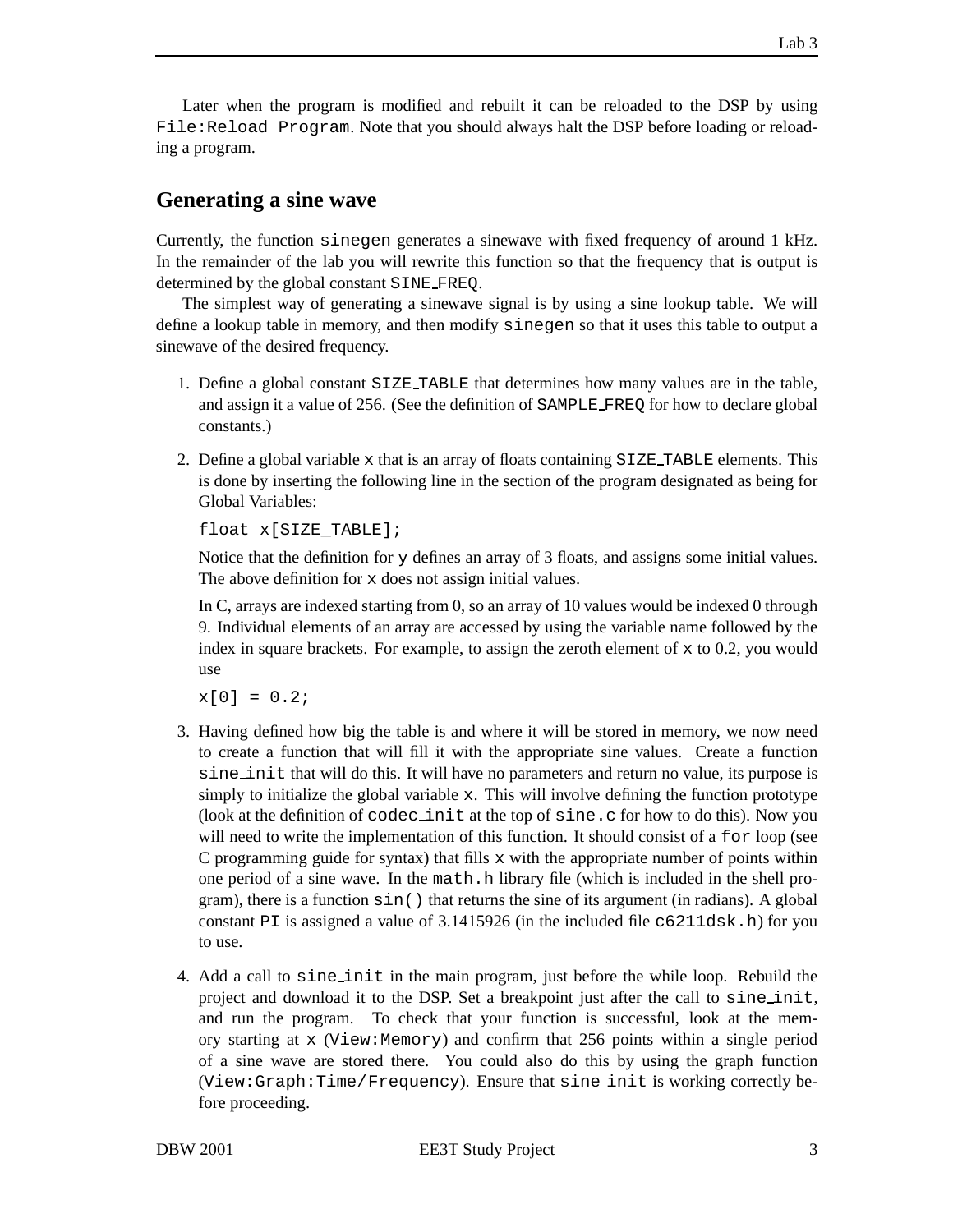- 5. Now rewrite the function sinegen so that it reads the appropriate value from the sine table and returns this value to the main routine. You will need to use the global constants SIZE TABLE and SAMPLE FREQ which have been pre-defined for you. You shouldn't need to modify the main program further at this stage, it is only necessary to rewrite the implementation of sinegen.
- 6. Since the frequency of the sine wave is determined by the global variable SINE FREQ, you can easily change the output frequency by changing the value of this variable. Open a watch window (View:Watch Window) and insert SINE FREQ. By double-clicking on SINE FREQ within the watch window you will be able to update the frequency of the sine wave without requiring you to recompile the code.

#### **Comments**

Within the existing function sinegen, the variable wave is a *local* variable. Any variable that is defined within a function is local, and it is undefined outside that particular function. Moreover, when the function is exited the local variable loses its value. If it is necessary for a variable to keep its value even after a local function is exited, or from one function call to the next, it should be defined as a *global* variable, by inserting its definition before main (as you just did when defining x).

You will probably need to define one more variable as a global variable, and use it to keep track of where you are within the sine table from one call of sinegen to the next.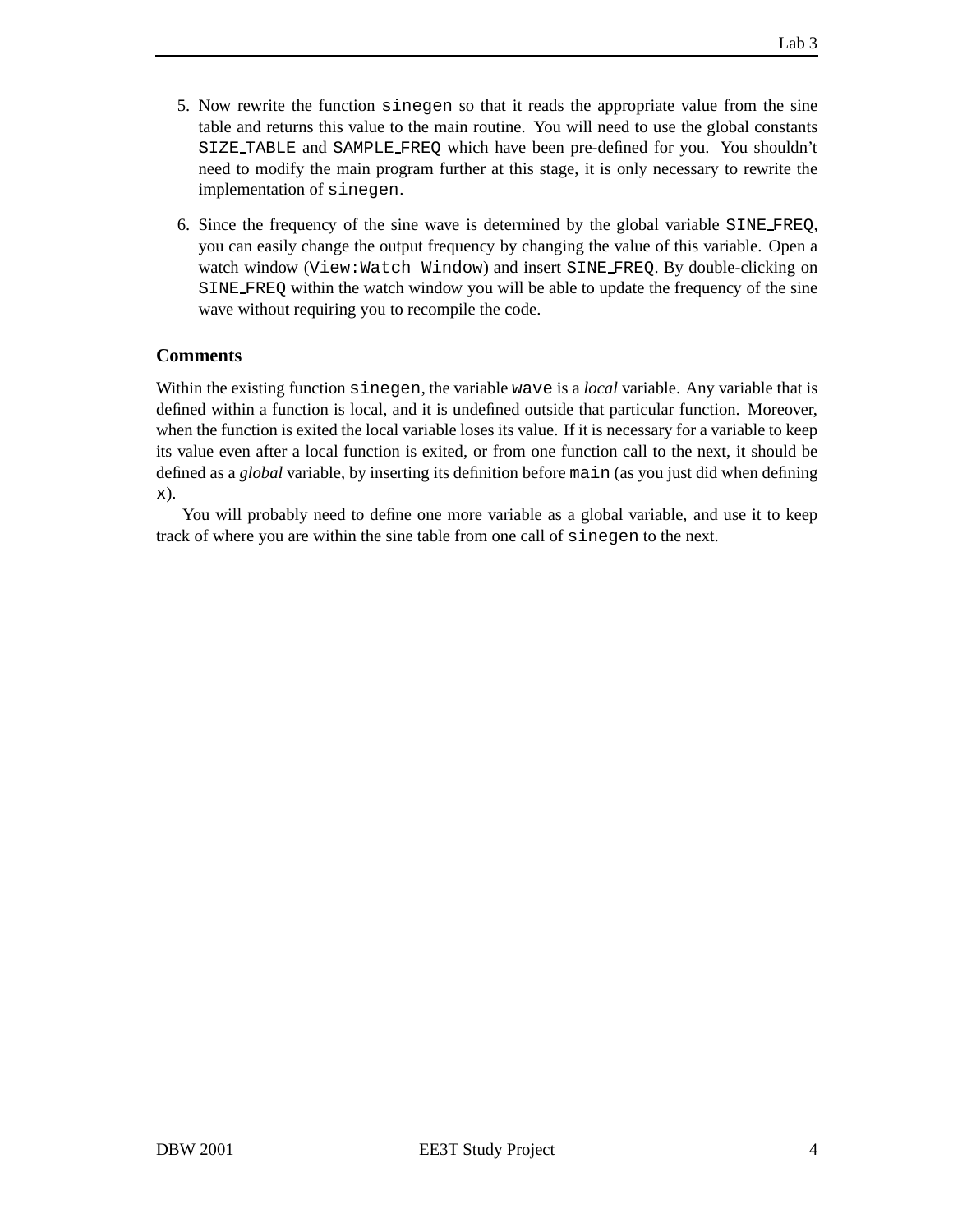### **Appendix A**

```
/*
SINE.C Sinewave generation lab
DBW 24/4/01
\star /
* Function prototypes
void codec_init(void);
float sinegen(void);
* Include files
#include <c6x.h>/* C6000 compiler definitions header */
#include <c6211dsk.h>
                  /* C6000 DSK definitions header */
#include <csl.h>/* CSL headers */
#include <bs1.h>/* BSL headers */
#include <bs1 ad535.h>
#include <bsl_extra.h>
#include <mcbsp.h>
                     /* Multichannel serial port header */
#include <math.h>
* Definitions
#define SAMPLE_FREQ 8000.0
* Global variables
AD535 Handle hAD535;
AD535_Config my_AD535_Config = { AD535_LOOPBACK_DISABLE,
                 AD535_MICGAIN_OFF,
                 AD535_GAIN_0DB,
                 AD535 GAIN ODB
                \};
float SINE_FREQ = 3000.0;
/* THE FOLLOWING DEFINITION IS ONLY NEEDED
  FOR THE SHELL PROGRAM, IT CAN BE REMOVED LATER */
float y[3] = \{0, 0.7071, 0\};
* Main routine
void main()
```